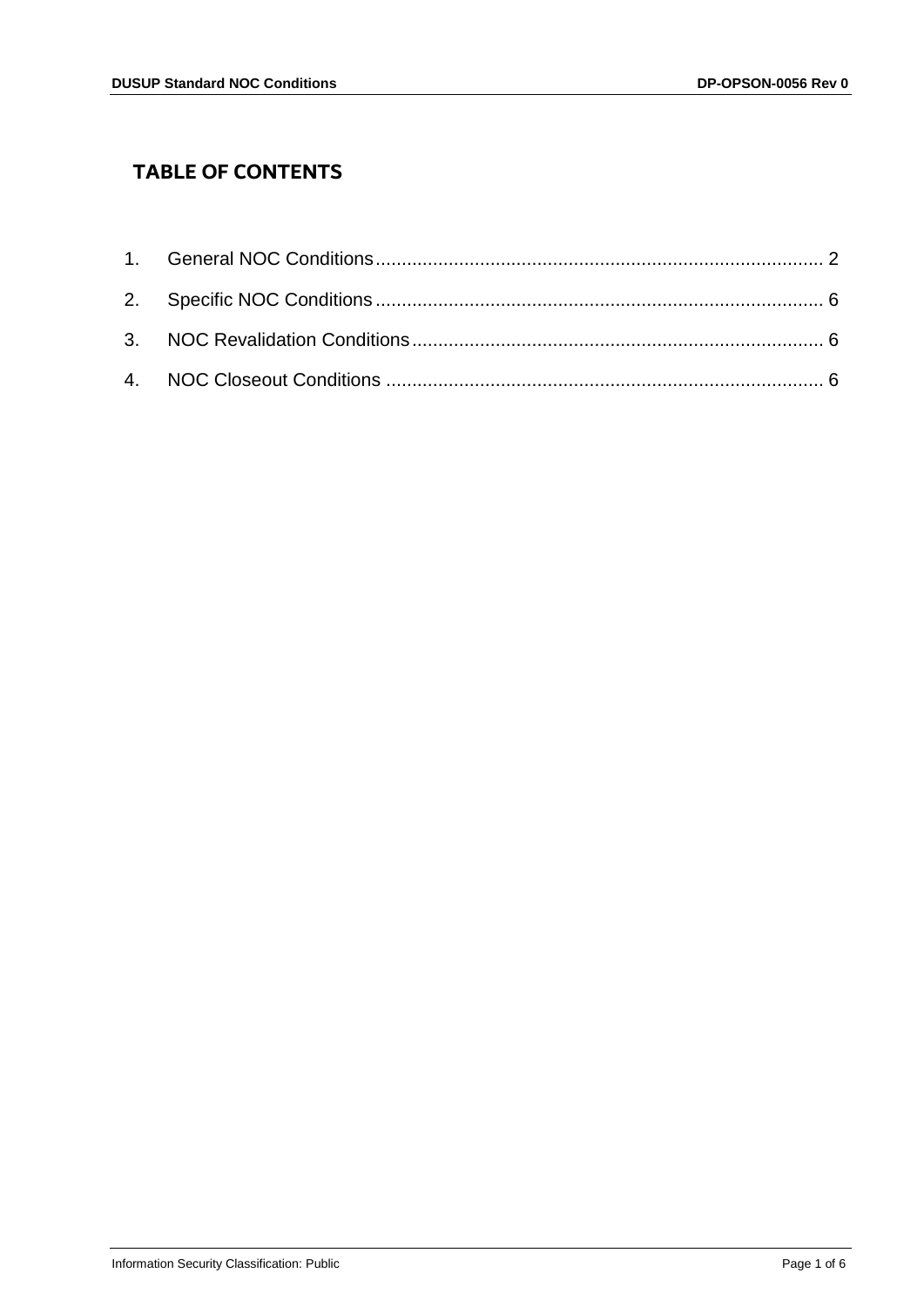## <span id="page-1-0"></span>**1. General NOC Conditions**

Contractors are required to comply with all general NOC conditions listed below:

- 1.1 Dubai Supply Authority (DUSUP) No Objection Certificate (NOC) is mandatory for any activity within 60 meters of the Hydrocarbon pipeline and related facilities in the Emirates of Dubai and/or inside the fenced pipeline corridor.
- 1.2 DUSUP NOC is applicable for Hydrocarbon pipeline and related facilities that are owned and/or operated by Dubai Supply Authority (DUSUP), Dubai Petroleum Establishment (DPE) Offshore Subsea, Shore pipelines and Onshore Pipelines, Emirates National Oil Company (ENOC) Group, Emdad (An Emarat, BP and Shell JV) and Dolphin Energy Limited (DEL).
- 1.3 DUSUP NOC is applicable for fenced and unfenced hydrocarbon pipelines in the DUSUP corridor, utility corridor or Right of Way (ROW).
- 1.4 DUSUP NOC is also applicable for Hydrocarbon pipeline and related facilities inside Jebel Ali Free Zone (JAFZA).
- 1.5 DUSUP NOC is issued as part of the RTA NOC through the RTA eNOC system. DUSUP NOC will include a list of General NOC Conditions that are mandatory for all DUSUP NOCs and Specific NOC conditions that are mandatory to the specific applicant scope of work.
- 1.6 DUSUP NOC require all works within 10 meters of the Hydrocarbon pipeline(s) and related facilities and /or works inside the fenced pipeline corridor to be supervised by **Pipeline Representative** whose main duty is to witness NOC works and ensure the contractor compliance with all NOC conditions.
- 1.7 Contractor must obtain DUSUP NOC prior to commencing work within **60 meters** of the Hydrocarbon pipeline and related facilities and/or **inside the fenced pipeline corridor** in Emirates of Dubai and JAFZA.
- 1.8 Contractor must obtain DUSUP NOC prior to commencing work within **10 meters** of DUSUP pipelines within the boundary of Emirates Global Aluminum (EGA), DEWA Jebel Ali Power Station (JAPS), DEWA H Station at Al Aweer and Hassyan Power Plant
- 1.9 Contractor must comply with all General and Specific DUSUP NOC condition. A copy of the NOC must remain at the work site during the work.
- 1.10 If the Contractor does not accept or agree to any DUSUP NOC conditions, the Contractor shall not start the work at site. Contractor should contact DUSUP to resolve the issue prior to commencement of work.
- 1.11 Contractor site supervisory staff and site foremen must attend DUSUP mandatory **Pipeline Safety Training** and obtain valid **Pipeline Safe Supervisor Card** prior to commencing work at site. To organize Pipeline Safety Training call (04) 802-8747 or Email: **[DUSUP-](mailto:DUSUP-NOC@dusup.ae)[NOC@dusup.ae](mailto:DUSUP-NOC@dusup.ae)**. Note: Mechanical excavation and/or earth movement equipment operators may also require DUSUP Safety Pipeline Training. Consult with Pipeline Patroller and/or Pipeline Representative at site.
- 1.12 Contractor site supervisory staff and site foremen with valid **Pipeline Safe Supervisor Card** must be present at the work site during working hours.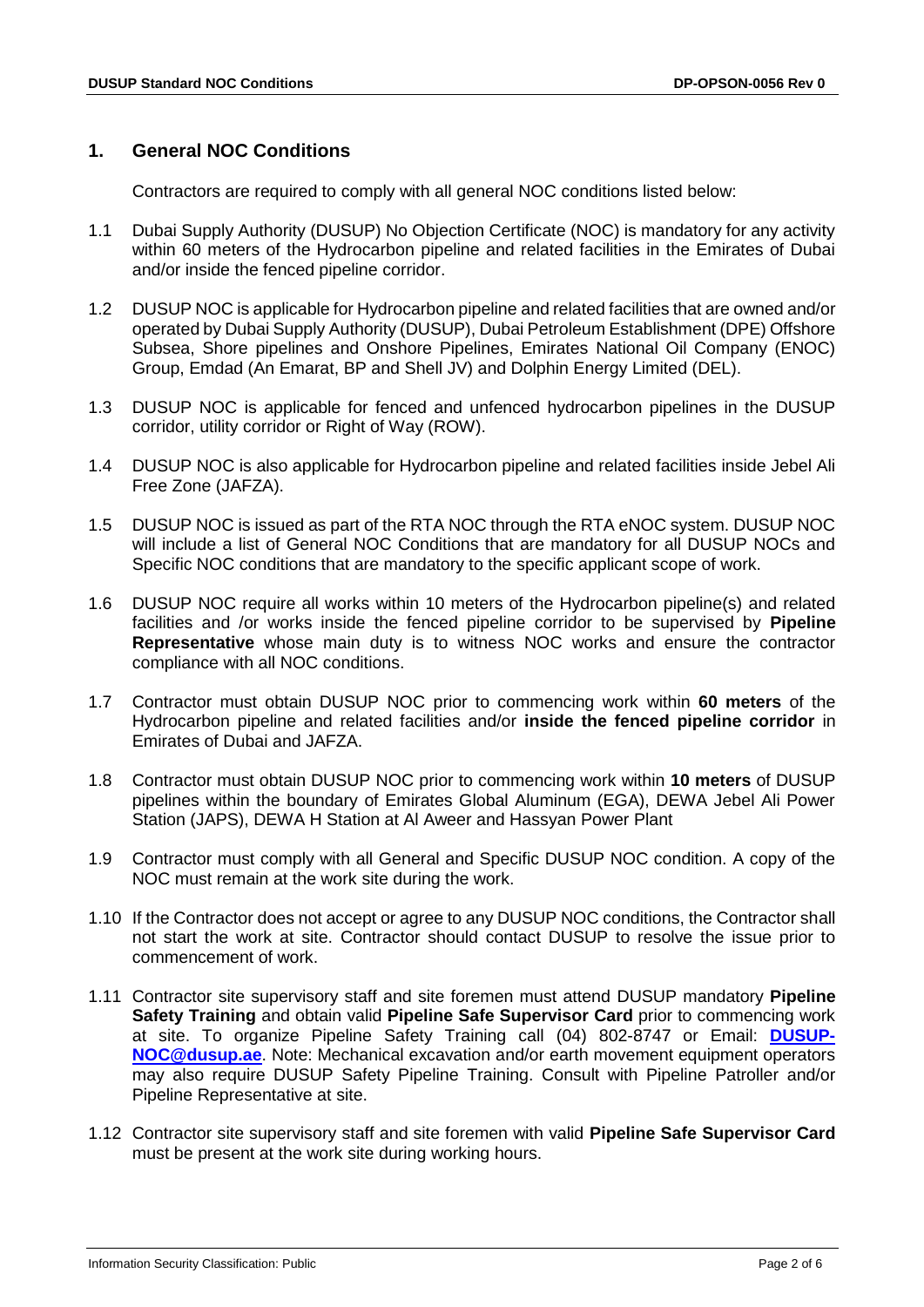- 1.13 In case of emergency and/or damage to the pipeline, Contractor must stop all work activities, evacuate the work site and report emergency and/or damage immediately to the following contacts:
	- o Pipeline Patroller and/or Pipeline Representative at site or
	- o DUSUP Gas Control Station (GCS) 24/7 telephone number: (04) 880-1867
	- o ENOC Group by calling EPPCO Aviation 24/7 Emergency number: (04) 209-8000
- 1.14 Pipeline Patroller and/or Pipeline Representative is authorized to **STOP the work** that he considers unsafe to personnel, pipelines, facilities or the environment and/or works that are in violation of the DUSUP NOC conditions. Pipeline Patroller and/or Pipeline Representative will issue **STOP Work Order** that will describe the observation and corrective action.
- 1.15 Contractor must implement **STOP Work Order** corrective action prior to resuming works. All additional agreed conditions resulting from the STOP Work Order will be considered as part of the DUSUP NOC condition.
- 1.16 Contractor shall safely execute all woks and wear the required PPE in accordance to Dubai Municipality Code of Construction Safety Practice.
- 1.17 Contractor must not block or restrict access for the Pipeline Patrol at any time, before, during or after the work.
- 1.18 Contractor equipment and/or vehicles is not allowed to cross a pipeline except in the authorized pipeline crossings. The Pipeline Representative will confirm safe crossing locations and advise whether they are heavy vehicle crossings or restricted to light vehicles only. In case the contractor requires to use an existing crossing that has poor soil conditions or inadequate pipeline depth as advised by the Pipeline Representative, Contractor shall contact DUSUP.
- 1.19 Contractor must relocate Cathodic Protection (CP) Systems including test posts and vent pipes if any exist in the area where the work is being carried out at the cost of the contractor and as per DUSUP approved design and instructions.
- 1.20 Contractor must apply an adequate bituminous protective coating to all reinforced concrete in contact with sand/soil as per the protective coating manufacturer's recommendations.
- 1.21 No lifting of loads or suspended loads is allowed above the pipelines.
- 1.22 Soil Investigation bore holes must be located at minimum separation distance of 10 meters from the existing pipeline(s). Any deviation from this requirement shall require DUSUP approval.
- 1.23 No parallel services are permitted inside the pipeline corridor. All buried parallel services outside the pipeline corridor must maintain a minimum 10 meters horizontal separation distance from the nearest hydrocarbon pipeline. Any reduction in separation distance shall require DUSUP approval.
- 1.24 No Smoking is permitted inside DUSUP fenced Pipeline Corridor and 10 meters distance from any existing pipelines in unfenced areas.
- 1.25 No photography allowed in the pipeline corridor without DUSUP prior approval. No nonintrinsically safe equipment is permitted within 10 meters from the existing pipeline(s) and valve stations.
- 1.26 DUSUP Permit To Work is required for any work involving open flame or other sources of ignition (such as non-intrinsically safe equipment) within 10 meters of an exposed DUSUP pipeline and within the classified areas such as block valve stations (BVS), Pigging Stations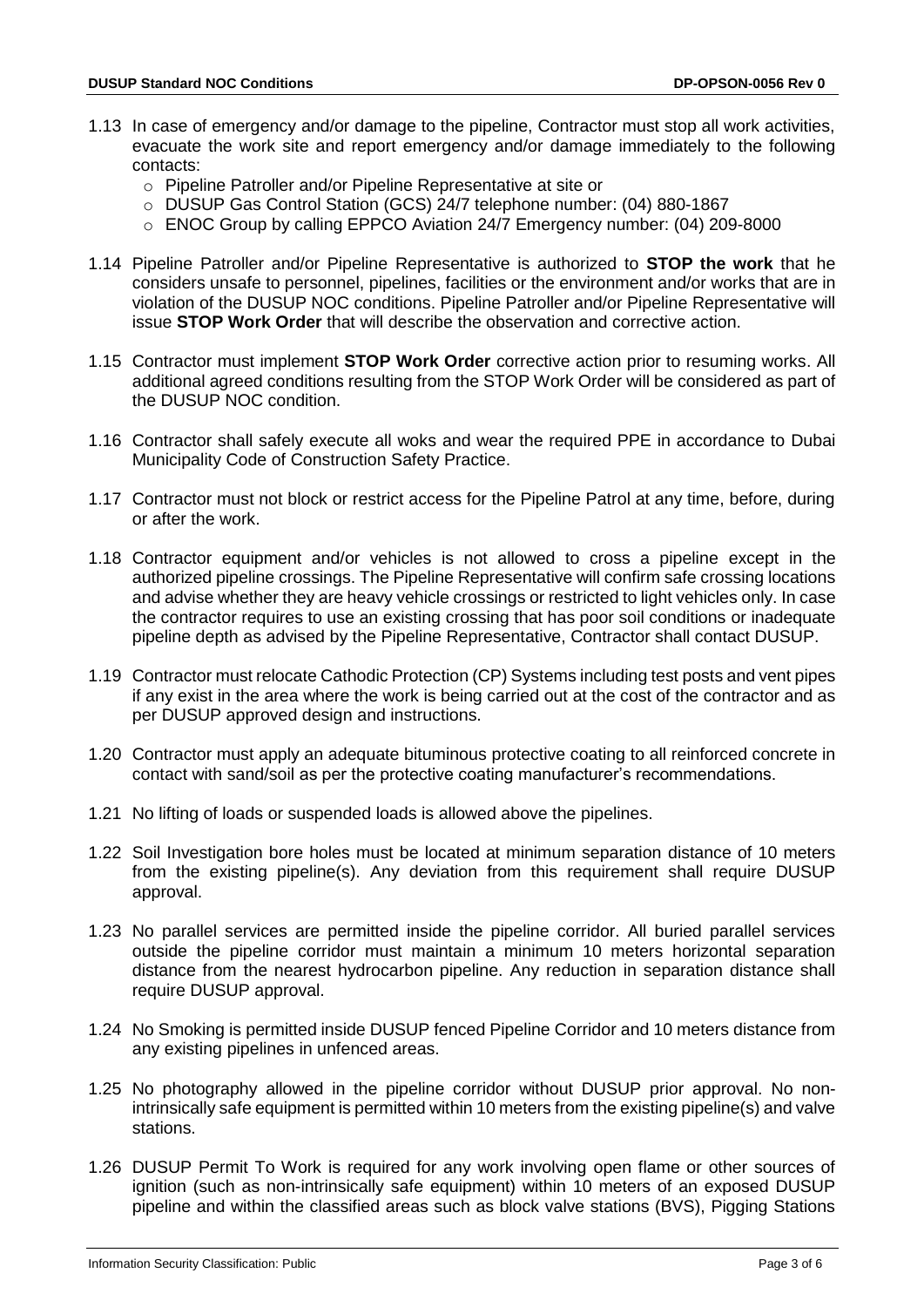and DUSUP Manifold area in DUBAL Corner plot near Interchange 7 of Sheikh Mohammed Bin Zayed Road etc.

- 1.27 The consumption of alcohol on site or within Pipeline corridor is strictly prohibited. Anyone found to be under the influence of alcohol or other controlled substance will be removed from site and not permitted to return. Legal proceeding will be imposed against violator.
- 1.28 In case contractor require to remove part of the existing pipeline corridor fence, contractor must erect an approve fence as approved by DUSUP prior to removal of existing fence. At the end of the project Pipeline Corridor fence must be re-instated. Contractor must transport permanently removed DUSUP materials to DUSUP Storage area as directed by Pipeline Patroller and/or Pipeline Representative.
- 1.29 All vehicle entering Pipeline corridor must have valid registration. Driver must have a valid driving license. Driver must strictly adhere to 40 km/hr speed limit inside pipeline corridor.
- 1.30 No storage of fuel or flammable chemicals are permitted inside the Pipeline corridor or within 10 meter of unfenced Pipelines.
- 1.31 Contractor must apply the following conditions when working within 10 meters of the pipeline and for the work inside fenced corridor:
	- Contractor shall organize for on-site presence of a Pipeline Representative. Contractor must notify the respective Pipeline Owner Pipeline Supervisor four (4) working days prior to commencement of work to arrange a Pipeline Representative. No work shall be carried out if the Pipeline Representative is not available. The Pipeline supervisors contracts are:
		- o DUSUP Pipeline Supervisor **(050) 640-6096** or **Email:** [Work.NOC@dusup.ae](mailto:Work.NOC@dusup.ae)
		- o ENOC Group Pipeline Supervisor **(050) 240-2879**
	- Working hours is limited between 7:00AM and 5:00PM. No work permitted on Fridays or Public Holidays. In the case of urgent requirement, a formal written request must be submitted to the DUSUP addressed to the Pipeline Superintendent for approval. Requests must be submitted at least two working days in advance of the proposed work. Such requests will be considered on a case by case basis.
	- Contractor must carry out continuous gas monitoring when working within 10 meters of the exposed hydrocarbon pipeline to ensure that the work area is safe and gas free.
	- Heavy equipment may not approach within 10 meters of a pipeline or related facility except at established safe pipeline crossings.
	- The vibratory equipment on vibration mode must not be used within 10 meters distance from the existing pipelines unless the contractor carryout vibration test in the presence of DUSUP representative by third party testing agency to demonstrate that the vibration level (peak particle velocity) is less than 40 mm/s and a separate technical approval from DUSUP is required for the use of compactor on vibratory mode.
- 1.32 Contractor must apply the following conditions when working within 5 meters of the pipeline in additions to the conditions above (16):
	- Excavation shall be by hand shovel only. No pickaxes or powered digging equipment or machines of any kind shall be allowed.
	- Minimum 5.0 meter clear separation distance must be maintained from edge of any bridge foundation or road embankment support structure at the new bridge or elevated road crossings.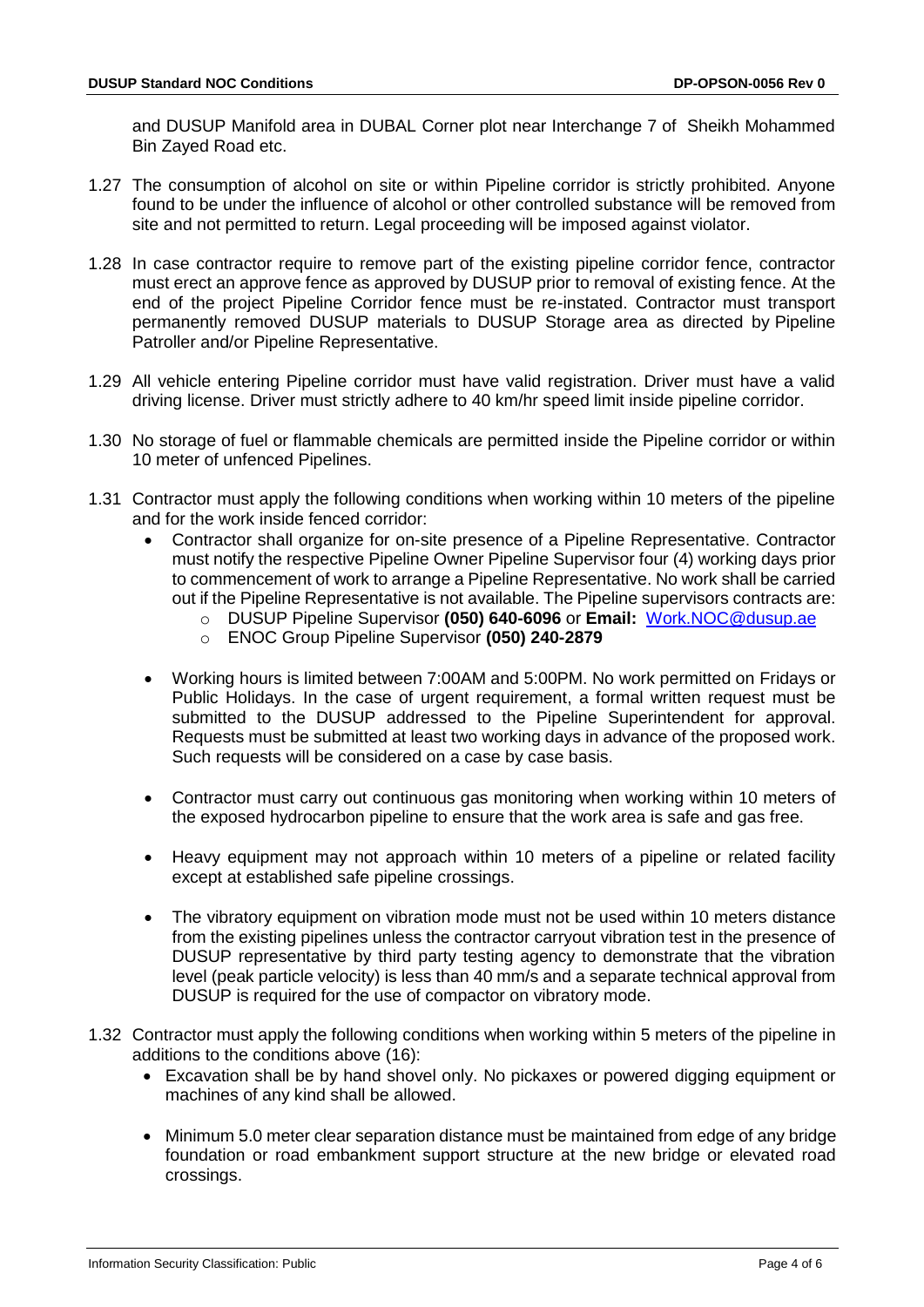- 1.33 Contractor must apply the following conditions when carrying out excavations works. Trial Pit NOC will have additional Specific Conditions:
	- Before any excavation is conducted near a buried pipeline, the pipeline location must be confirmed with a Pipeline Locator device and its depth must be verified by hand digging trial pit(s) attended by a Pipeline Representative.
	- A suitable safety barrier and approved warning signs must be placed around any excavation area. The pipeline must be protected at all times and must not remain exposed overnight.
	- Shoring or step cutting (battering) must be provided for excavations deeper than 1.2 meters.
	- Plastic spades must be used while excavating within 0.50 meters distance from the existing pipeline.
	- If an excavation trench is more than 2.5 meters wide, the support method for pipelines must be pre- approved by DUSUP as part of NOC review.
	- Prior to back filling, any exposed pipe must be inspected and cleared by the Pipeline Representative.
	- In desert areas, back filling around the pipeline(s) must be with clean "sifted" dune sand of low chloride content (less than 0.05 percent), compacted to at least original density by hand. In other areas, a minimum 300 mm backfilling around the pipeline must be completed with dune sand or clean sand of low chloride content (less than 0.05 percent) mixed with sufficient water and compacted in 10 cm layers to original density by hand.
- 1.34 Contractor shall be liable for any Pipeline Owner claims as a result of Contractor causing damage to the pipeline fence, pipeline corridor, pipeline berm pipeline protective coating and physical pipeline damage and/or related equipment's, facilities, structure and/or buildings. DUSUP shall not be held liable for damage caused by Contractor to third party pipelines.
- 1.35 Contractor shall bear the cost of temporary precautions and damage repairs to the pipeline owner's specifications.
- 1.36 Contractor shall pay all the cost of damage to the Pipeline Owner including all associated cost in loss in revenue and the cost for reinstating the area to its original condition. The amount shall not be less than the schedules of compensation set forth for by existing laws for the Emirate of Dubai as well as any other applicable schedule of compensation enforced in the UAE.
- 1.37 In the event that a Contractor's activity results in injury, damage or loss to any third party personnel or facilities, the Contractor shall indemnity and hold the pipeline owners harmless from all resulting consequences.
- 1.38 Neither the issue by DUSUP of a written NOC, nor the presence of a Pipeline Representative at the work site nor any instructions of a Pipeline Representative will relieve the contractor of its sole responsibility for the works and the manner in which they are carried out.